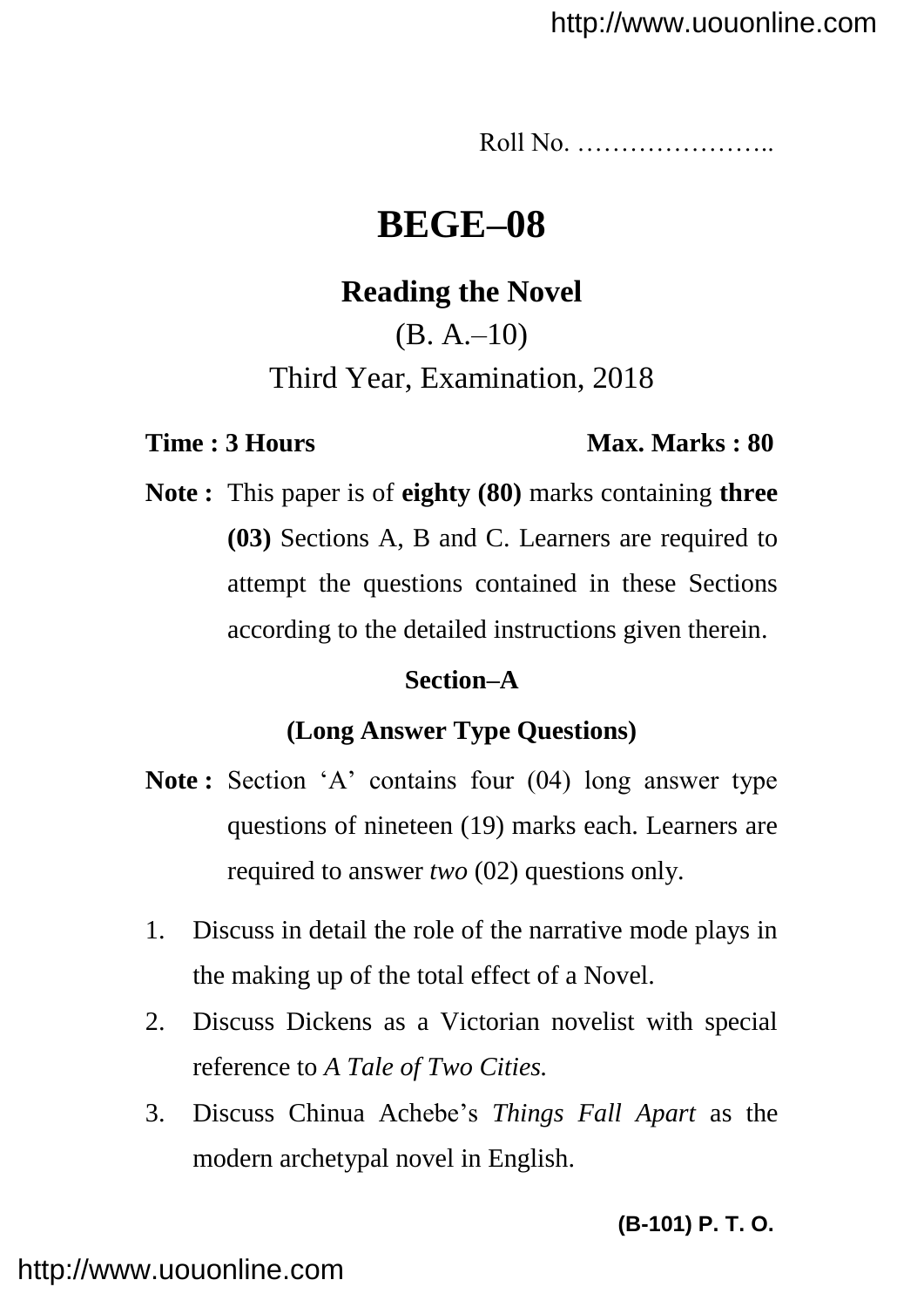#### **[ 2 ] BEGE–08**

4. Elucidate the major themes in Attia Hosain"s *Sunlight on a Broken Column.*

## **Section–B**

## **(Short Answer Type Questions)**

- **Note :** Section "B" contains eight (08) short answer type questions of eight (8) marks each. Learners are required to answer *four* (04) questions only.
- 1. What was the reason for the emergence of the novel in England ?
- 2. Write a short note on the use of Symbolism in *The Awakening.*
- 3. How does Sukru Jani, the protagonist of *Paraja* represent the marginalized ?
- 4. Write a short note on Dickens" Humanism.
- 5. Why was Okonkwo ashamed of his father Unoka ?
- 6. What do you understand by the term Realism ?
- 7. Write a short note on the term Diaspora.
- 8. Give a brief account of the women writers of the midtwentieth century.

## **Section–C**

## **(Objective Type Questions)**

Note: Section 'C' contains ten (10) objective type questions of one (01) mark each. All the questions of this Section are compulsory.

Write True/False against the following :

- 1. Attia Hosain is the author of the book *Phoenix Fled.*
- 2. Dickens" *A Tale of Two Cities* is a novel about the cities of New York and Los Angeles.